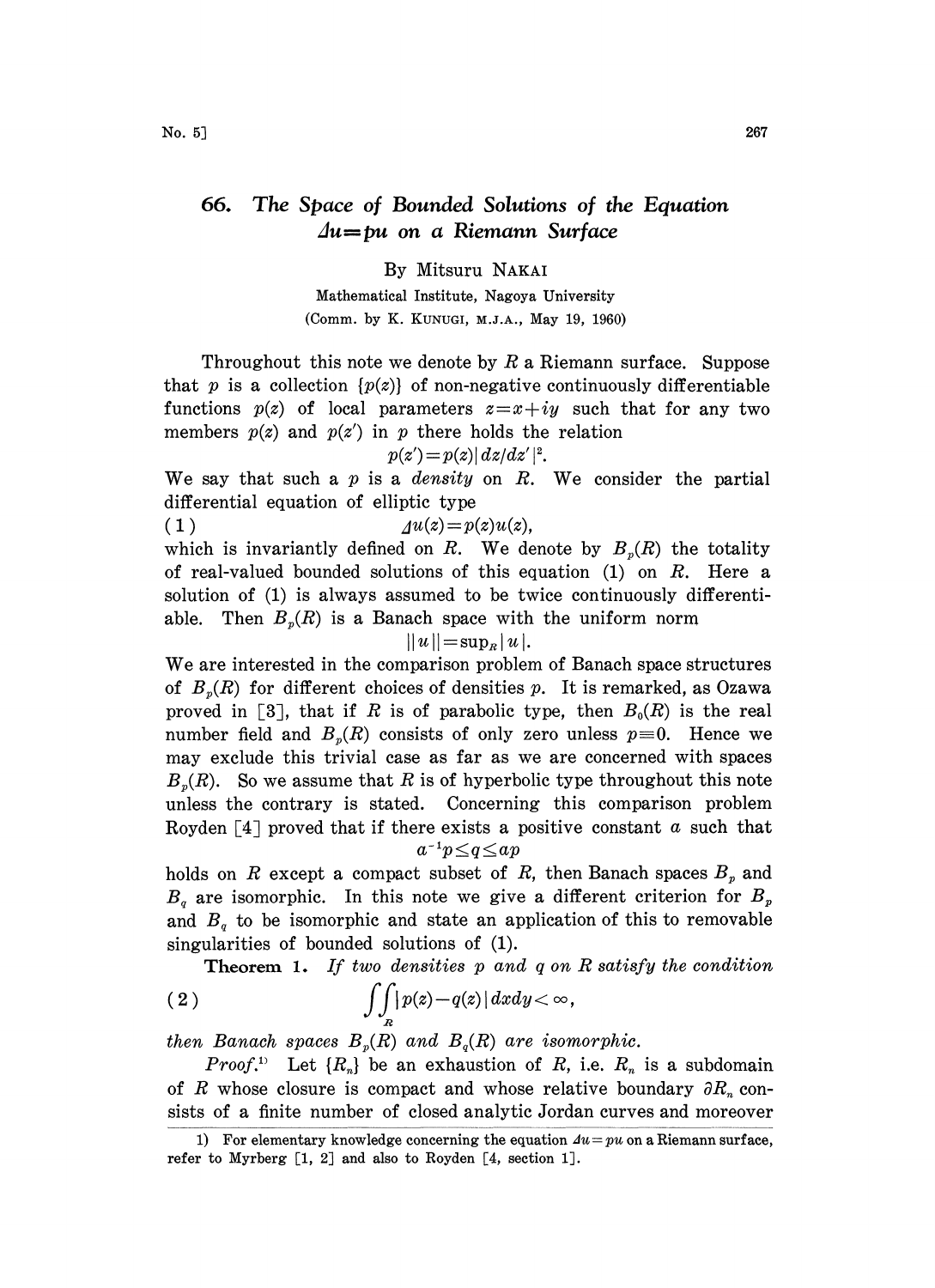${R_n}$  satisfies

$$
\overline{R}_n \subset R_{n+1}; \qquad R = \bigcup_{n=1}^{\infty} R_n.
$$

For real-valued bounded continuous function  $f$  defined on  $R$ , we define transforms Tf and tf as follows:

$$
(Tf)(z_0) = f(z_0) + (2\pi)^{-1} \int\int_R (p(z) - q(z))g_q(z, z_0) f(z) \ dx dy
$$

and

$$
(tf)(z_0) = f(z_0) + (2\pi)^{-1} \int\int_R (q(z) - p(z))g_y(z, z_0) f(z) \ dx dy,
$$

where  $g_p(z, z_0)$  and  $g_q(z, z_0)$  are Green's functions of R with poles  $z_0$ associated with the equations  $\Delta u = pu$  and  $\Delta u = qu$  respectively. These are well defined in virtue of the condition (2). We also define auxiliary transforms  $T_n f$  and  $t_n f$  of real-valued bounded continuous function f defined on  $R_n$  as follows:

$$
(T_n f)(z_0) = f(z_0) + (2\pi)^{-1} \int\!\!\int\limits_{R_n} (p(z) - q(z)) g_q^{(n)}(z, z_0) f(z) \ dx dy
$$

and

$$
(t_n f)(z_0) = f(z_0) + (2\pi)^{-1} \int\int\limits_{R_n} (q(z) - p(z)) g_{p}^{(n)}(z, z_0) f(z) \ dx dy,
$$

where  $g_p^{(n)}(z, z_0)$  and  $g_q^{(n)}(z, z_0)$  are Green's functions of  $R_n$  with poles  $z_0$  associated with the equations  $\Delta u = pu$  and  $\Delta u = qu$  respectively.

If g is continuous on  $\overline{R}_n$  and is a solution of  $\Delta u = pu$  (or  $\Delta u = qu$ ) on  $R_n$ , then  $T_n g$  (or  $t_n g$ ) is continuous on  $R_n$  and satisfies the equation  $\Delta u = qu$  (or  $\Delta u = pu$ ) on  $R_n$  and also

$$
(3) \t\t ||T_n g||_{R_n} = ||g||_{R_n} \t (or ||t_n g||_{R_n} = ||g||_{R_n}).
$$

To verify this, we take a small circle  $U_{\eta}$  with radius  $\eta$  around  $z_0$ and a subdomain  $G^{\varepsilon}$  of  $R_n$  such that  $\overline{G}^{\varepsilon} \subset R_n$  and  $G^{\varepsilon} \nearrow R_n$  as  $\varepsilon \searrow 0$ and  $\partial G^{\varepsilon}$  consists of the same number as  $\partial R_n$  of analytic closed Jordan curves and put  $G_{\eta}^{\varepsilon} = G^{\varepsilon} - U_{\eta}$ . Let h (or  $h_{\varepsilon}$ ) be the solution of Dirichlet curves and put  $G_{\eta}^{\epsilon} = G^{\epsilon} - U_{\eta}$ . Let h (or  $h_{\epsilon}$ ) be the solution of Dirichlet<br>problem with respect to the equation  $\Delta u = qu$  and the domain  $R_n$  (or  $G^{\varepsilon}$ ) with the boundary value g on  $\partial R_n$  (or  $\partial G^{\varepsilon}$ ). Using Green's formula we have

$$
\iint_{G_q^e} (p(z) - q(z)) g_q^{(\varepsilon)}(z, z_0) g(z) \, dxdy
$$
\n
$$
= \iint_{G_q^e} (g_q^{(\varepsilon)}(z, z_0) d(^* d g(z)) - g(z) d(^* d g_q^{(\varepsilon)}(z, z_0)))
$$
\n
$$
(4)
$$
\n
$$
= \int_{\partial G_q^e} (g_q^{(\varepsilon)}(z, z_0)^* d g(z) - g(z)^* d g_q^{(\varepsilon)}(z, z_0))
$$
\n
$$
= - \int_{\partial G_q} g_q^{(\varepsilon)}(z, z_0)^* d g(z) - \int_{\partial G_q^e} g(z)^* d g_q^{(\varepsilon)}(z, z_0) + \int_{\partial G_q} g(z)^* d g_q^{(\varepsilon)}(z, z_0)
$$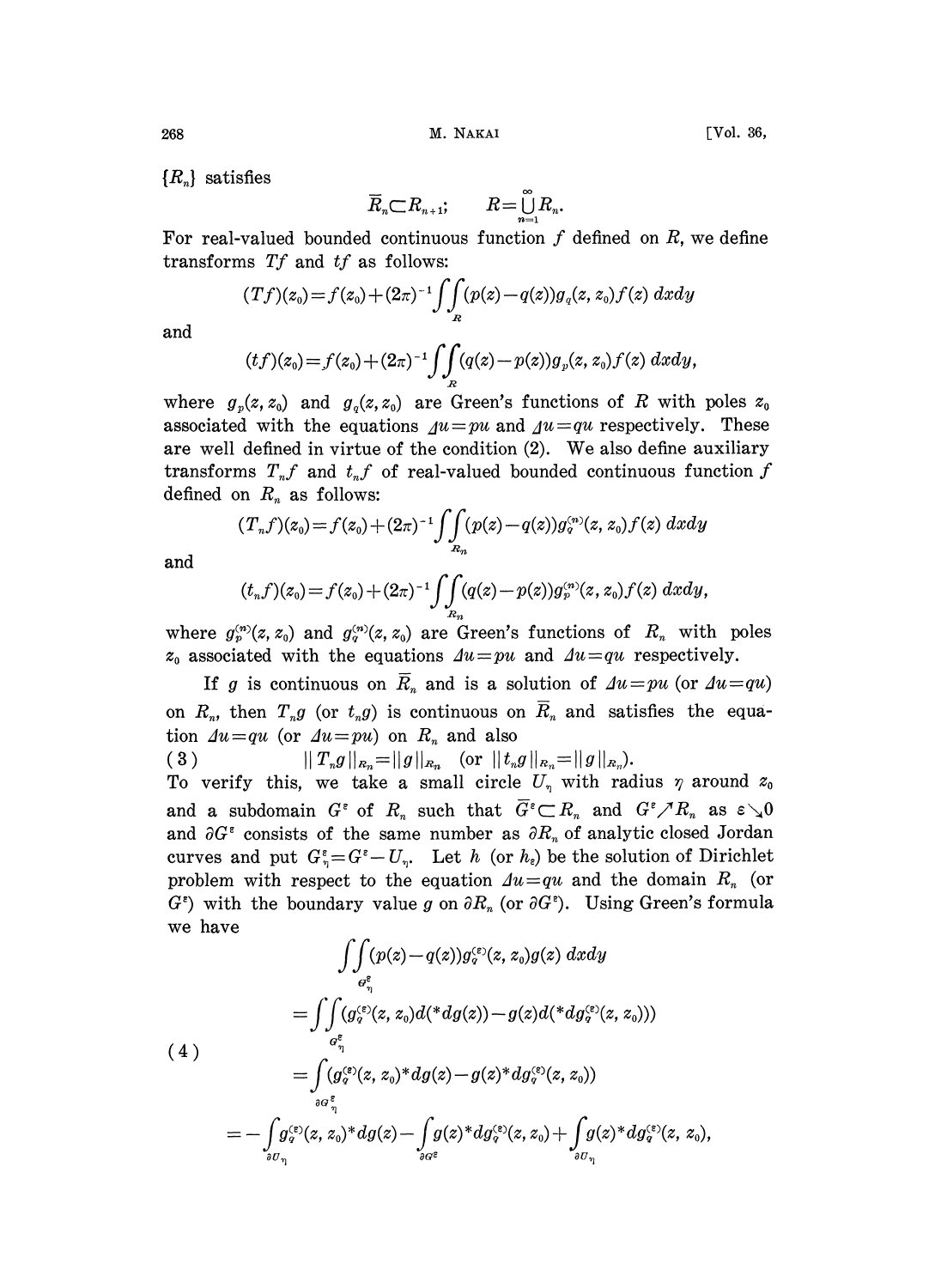where  $g_q^{(s)}(z, z_0)$  is the Green's function of  $G^s$  with pole  $z_0$  associated with the equation  $\Delta u = qu$ . It is easy to see that

$$
\int\limits_{\partial U_{\eta}} g_q^{(\varepsilon)}(z, z_0)^* dg(z) = O(\eta)
$$

and

$$
(6) \qquad \qquad -\int_{\partial G^{\epsilon}} g(z)^{*} dg_q^{(\epsilon)}(z,z_0) = -\int_{\partial G^{\epsilon}} h_{\epsilon}(z)^{*} dg_q^{(\epsilon)}(z,z_0) = 2\pi h_{\epsilon}(z_0)
$$

and

(7) 
$$
\int_{\partial U_{\eta}} g(z)^* dg_{\eta}^{(\varepsilon)}(z, z_0) = -2\pi g(z_0) + O(\eta).
$$

From  $(4)$ ,  $(5)$ ,  $(6)$  and  $(7)$ , we get

$$
h_{\varepsilon}(z_0) = g(z_0) + (2\pi)^{-1} \int\!\!\!\int\limits_{G_{\eta_1}^{\varepsilon}} (p(z) - q(z)) g_{q}^{\varepsilon_2}(z,z_0) g(z) \; dx dy + O(\eta).
$$

Hence making  $\eta \searrow 0$ , we see that

$$
(8) \t h_{\epsilon}(z_0) = g(z_0) + (2\pi)^{-1} \iint_{G^{\epsilon}} (p(z) - q(z)) g_{q}^{\epsilon}(z, z_0) g(z) \ dx dy.
$$

As  $g-h$  is uniformly continuous on  $R_n$  and vanishes on  $\partial R_n$ , so we have  $\lim_{\varepsilon \to 0} \sup_{\partial G^{\varepsilon}} |g-h| = 0$  or  $\lim_{\varepsilon \to 0} \sup_{\partial G^{\varepsilon}} |h_{\varepsilon}-h| = 0$ . From this, using maximum principle, we see that  $\lim_{\varepsilon \to 0} ||h_{\varepsilon} - h||_{G^{\varepsilon}} = 0$ . In particular

$$
(9) \qquad \qquad \lim_{\varepsilon \downarrow 0} h_{\varepsilon}(z_0) = h(z_0).
$$

On the other hand,  $g_q^{(z)}(z, z_0) \nearrow g_q^{(n)}(z, z_0)$  as  $\epsilon \searrow 0$  and

$$
p(z) - q(z) |g_q^{(ε)}(z, z_0)| g(z) | \le |p(z) - q(z)| |g_q^{(n)}(z, z_0)| |g(z)| |
$$

and the latter is integrable on  $R_n$ . Thus, by Lebesgue's convergence theorem,

(10)  
\n
$$
\lim_{\varepsilon \to 0} \iint_{G^{\varepsilon}} (p(z) - q(z)) g_{q}^{(\varepsilon)}(z, z_0) g(z) \, dxdy
$$
\n
$$
= \iint_{R_n} (p(z) - q(z)) g_{q}^{(n)}(z, z_0) g(z) \, dxdy.
$$

From (8), (9) and (10), we see that  $h(z_0)=(T_g g)(z_0)$ . This proves our first assertion. The equality (3) is now a direct consequence of the maximum principle. Similarly, the assertion concerning  $t_n$  is verified. From the above, we easily see that

(11)  $t_n(T_n g) = g$  (or  $T_n(t_n g) = g$ )

for any g continuous on  $\overline{R}_n$  and satisfying  $Au=pu$  (or  $Au=qu$ ) on  $R_{n}$ .

On the other hand, if a uniformly bounded sequence  $\{f_n\}$  of realvalued continuous functions  $f_n$  defined on  $R_n$  converges to a function f defined on  $R$  uniformly on each compact subset of  $R$ , then for each point  $z_0$  in  $R$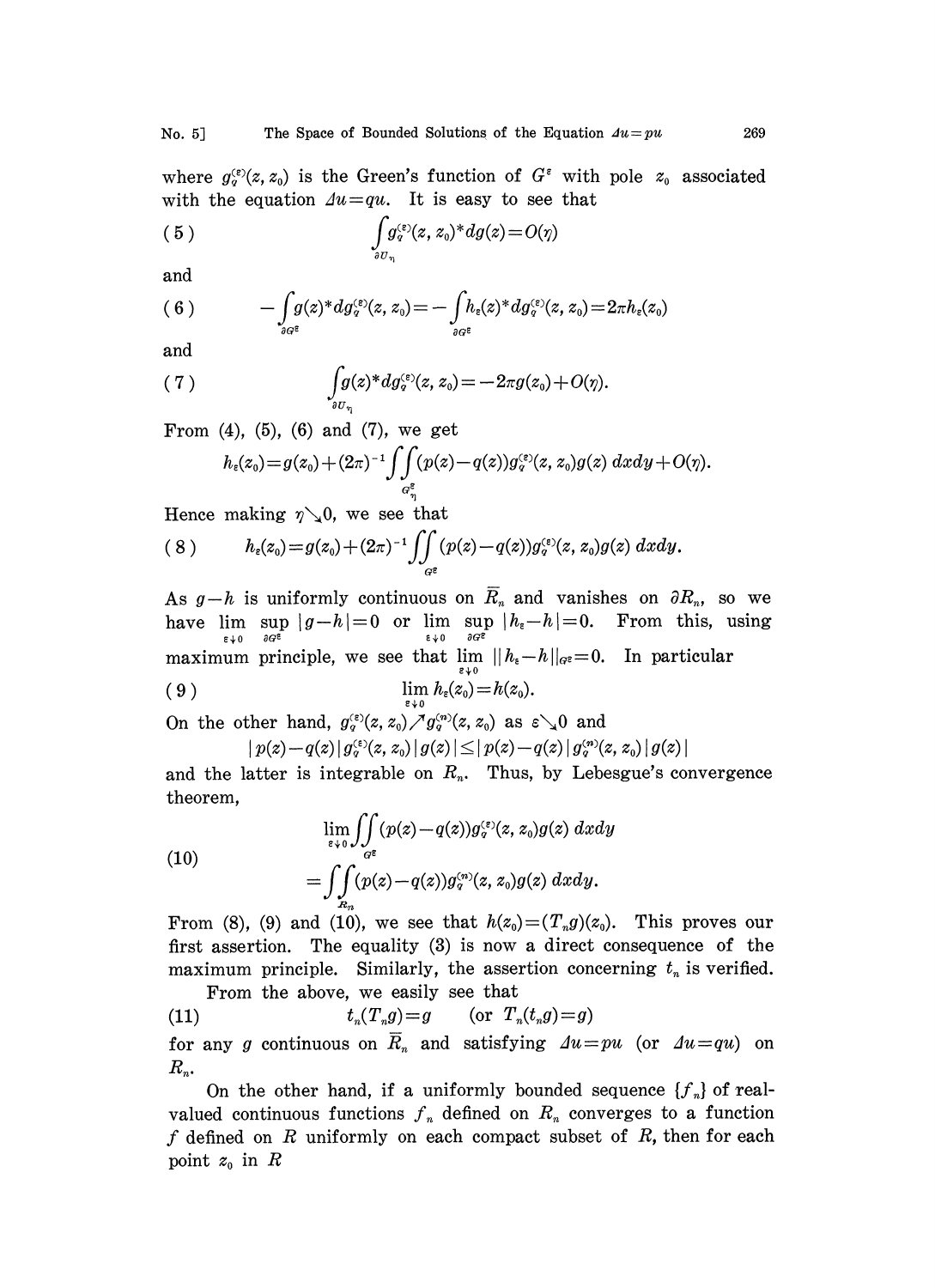$270$  M. NAKAI [Vol. 36,

(12) 
$$
(Tf)(z_0) = \lim_{n} (T_n f)(z_0).
$$

In fact, let K be an arbitrary compact subset of R and  $|f_n| \leq M$  for all *n*. As  $g_q(z, z_0) - g_q^{(n)}(z, z_0) \searrow 0$  uniformly on each compact subset of  $R$ , so we get

$$
a_n(z_0) = \Big| \int \int_R (p(z) - q(z)) g_q(z, z_0) f(z) dx dy - \int \int_{R_n} (p(z) - q(z)) g_q^{(m)}(z, z_0)
$$
  
 
$$
\times f_n(z) dx dy \Big| \leq (||f - f_n||_K + ||g_q - g_q^{(m)}||_K M) \int_K |\, p(z) - q(z) \, |g_q(z, z_0) \, dxdy
$$
  
 
$$
+ 2M \int \int_{R - K} |\, p(z) - q(z) \, | \, g_q(z, z_0) \, dxdy.
$$

From this we have

$$
\overline{\lim}_n a_n(z_0) \leq 2M \int \int \int \left|p(z) - q(z) \right| g_q(z, z_0) \, dxdy.
$$

In virtue of the condition (1), letting  $K/R$ , we see that (13)  $\lim_{n} a_n(z_0) = 0.$ 

Then the assertion (12) follows from (13) and from the inequality  $|(Tf)(z_0)-(T_nf_n)(z_0)| \leq |f(z_0)-f_n(z_0)|+a_n(z_0).$ 

Now take a function u in  $B_p(R)$  (or  $B_q(R)$ ). From (3), the sequence  $\{T_n u\}$  (or  $\{t_n u\}$ ) is bounded by  $||u||$  in the absolute value. Hence by (12) we see that

(14)  $Tu = \lim_{n} T_n u$  (or  $tu = \lim_{n} t_n u$ ) and  $\overline{a}$ 

(15)  $\|T_n u\| \le \|Tu\| \le \|u\|$  (or

where the convergence is uniform on each compact subset of  $R$  by the Harnack type inequality. Hence Tu (or tu) belongs to  $B_n(R)$  (or  $B_q(R)$ ). In virtue of (14) and (15), we may apply (12) to (11) with  $g=u$  and then we get

 $t(Tu) = u$  (or  $T(tu) = u$ ).

This shows that T (or t) is a one to one mapping of  $B_p(R)$  (or  $B_q(R)$ ) onto  $B_q(R)$  (or  $B_p(R)$ ) and  $T=t^{-1}$ . As T and t do not increase norm, so T and t are isometric. Thus Banach spaces  $B<sub>p</sub>(R)$  and  $B<sub>q</sub>(R)$  are isomorphic. This completes the proof of Theorem 1.

Assume that a part  $\Gamma$  of the ideal boundary of  $R$  can be realized in a larger surface  $R'$  as a relative boundary consisting of a finite number of analytic closed Jordan curves and  $p$  is the restriction on R of a density on R'. In this case, we denote by  $B_r^r(R)$  the subspace of  $B_p(R)$  consisting of every function in  $B_p(R)$  which vanishes continuously on  $\Gamma$ . With an obvious modification of the proof of Theorem 1, we can prove the following

Theorem 1'. Under the assumption that

(2') 
$$
\int\int\int_R |p(z)-q(z)| dx dy < \infty,
$$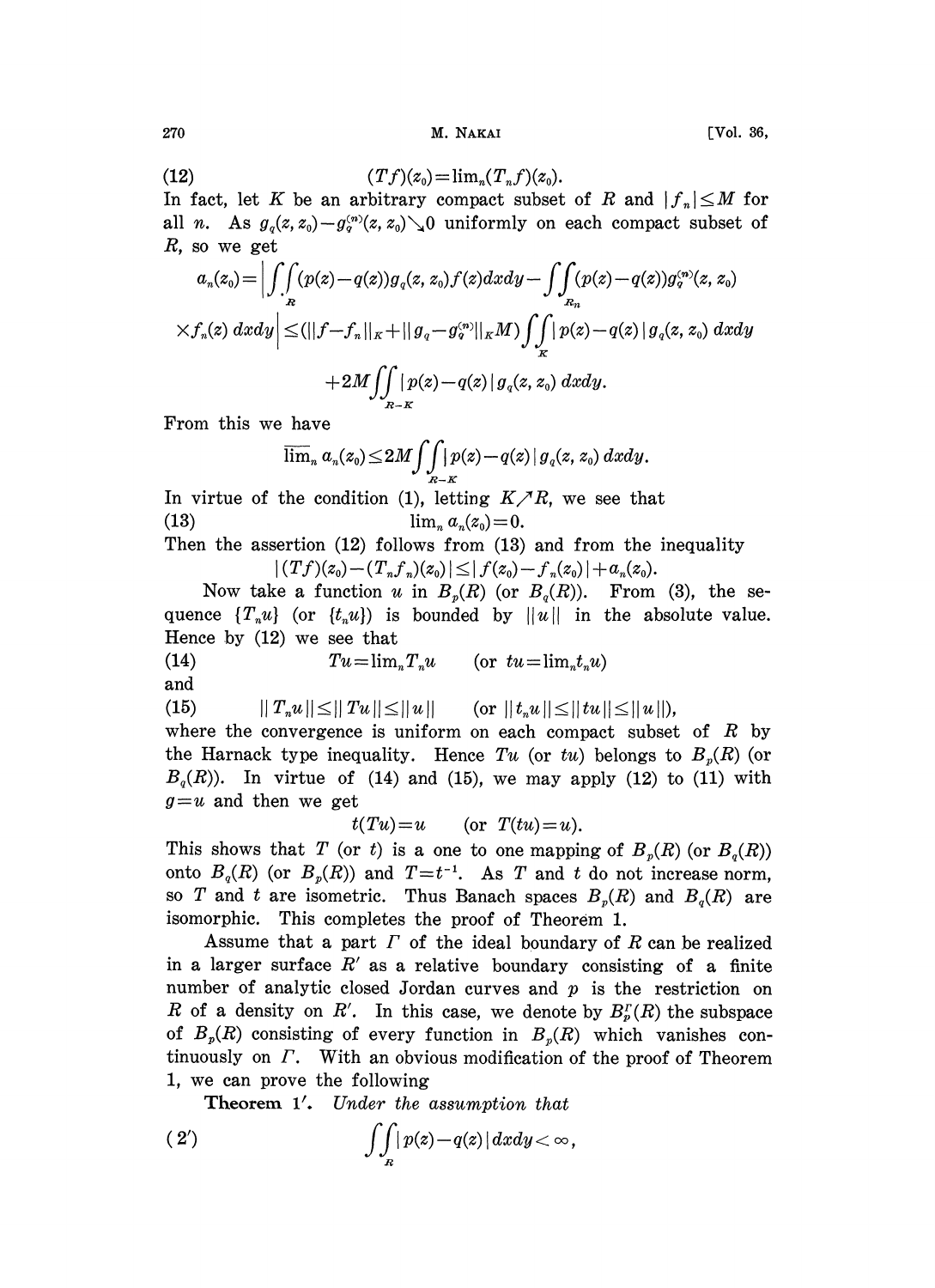#### No. 5] The Space of Bounded Solutions of the Equation  $Au = pu$  271

Banach spaces  $B_r^r(R)$  and  $B_c^r(R)$  are isomorphic.

Remark. From the proof we see at once that the assumption (2) in our Theorem 1 (or 1') can be replaced by the following weaker one:

(16) 
$$
\int_{R} |p(z)-q(z)| (g_p(z, z_o) + g_q(z, z_1)) dx dy < \infty
$$

for some points  $z_0$  and  $z_1$  in R. In the case  $q \equiv 0$ , (13) is equivalent to the following

(17) 
$$
\int\!\!\int_R p(z)g_0(z,z_0) \; dx dy < \infty
$$

for some point  $z_0$  in R. Hence in particular we conclude that under the assumption (17), Banach spaces  $HB = B_0$  and  $B_p$  are isomorphic. It is an open question whether or not  $(14)$  is also a necessary condition for  $HB$  and  $B<sub>p</sub>$  to be isomorphic.

Let  $p$  be a density on  $R$ . A compact subset  $E$  in  $R$  is said to be  $B_p$ -removable if for any subdomain D of R containing E and for any bounded solution u of  $\Delta u = pu$  on a component  $D_E$  of  $D-E$  whose boundary contains the boundary of  $D$  can be continued to a solution of  $\Delta u = pu$  on D. In this definition, we may assume without loss of generality that  $\overline{D}$  is compact and the boundary  $\partial D$  of D consists of a finite number of analytic closed Jordan curves. As an application of our comparison theorem, we state

**Theorem 2.** For any density p on R, a compact subset  $E$  of  $R$ is  $B_n$ -removable if and only if the logarithmic capacity of E is zero.<sup>2)</sup>

*Proof.* First notice that  $D<sub>E</sub>$  and  $D$  are hyperbolic Riemann surfaces. Let  $p$  and  $q$  be any two densities on  $R$ . By maximum principle, it is clear that

(18) 
$$
B_p^{3D}(D) = B_q^{3D}(D) = \{0\}.
$$

As 
$$
\overline{D}
$$
 is compact, so we have  
\n(19) 
$$
\int\!\!\int\limits_{D_E} |p(z)-q(z)| \, dxdy \leq \int\!\!\int\limits_{D} |p(z)-q(z)| \, dxdy < \infty.
$$

Assume that E is  $B_p$ -removable. Then any function u in  $B_p^{3D}(D_E)$  is the restriction of a solution u' in  $B_p^{3D}(D)$ . Hence by (18),  $u \equiv 0$  and so  $B_p^{3D}(D_{\scriptscriptstyle E})$  consists of zero only. In virtue of (19), by using Theorem 1', it holds

$$
B_q^{3D}(D_{E})\cong B_p^{3D}(D_{E})=[0].
$$

Hence  $B_q^{3D}(D_{E})$  consists of zero only.

Let v be an arbitrary element in  $B_q(D_x)$ . We may assume without loss of generality that v is continuous on  $\partial D \bigcup D_{\kappa}$ . Let v' be continuous on  $\overline{D}$  and  $v' = v$  on  $\partial D$  and  $\Delta v' = qv'$  in D. Putting  $v'' = v' - v$ ,

<sup>2)</sup> The "if part" of this theorem was proved by Myrberg [2J. Professor M. Ozawa kindly informed me that he has also obtained the same result as our Theorem 2.